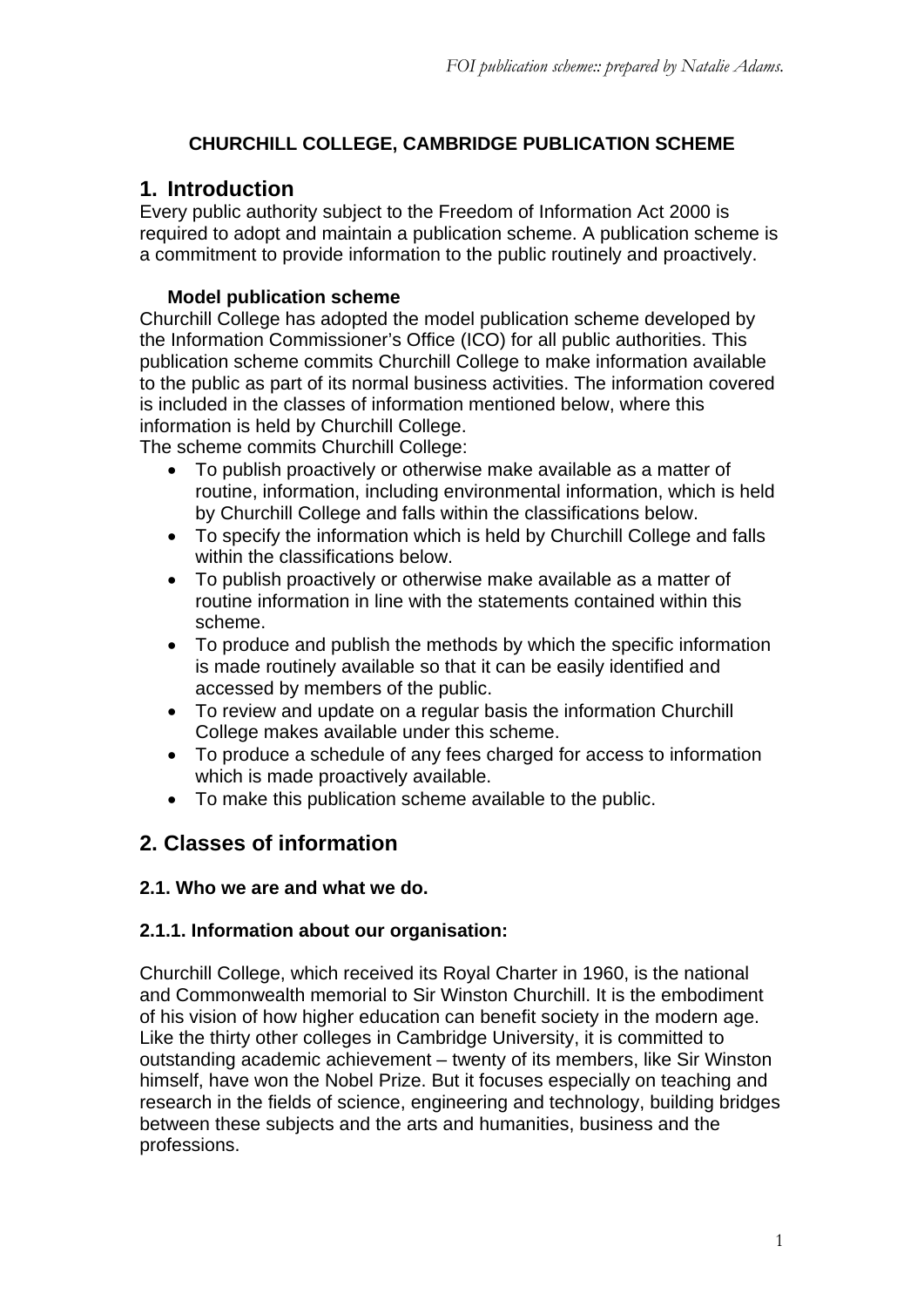Open, friendly, progressive and outward-looking, Churchill also builds bridges to the wider community. It pioneered the entry of women to all-male colleges. It seeks and welcomes able students who might not otherwise aspire to come to Cambridge. It gives bursaries to those in need. And it draws a rich variety of scholars from abroad, some through Overseas Fellowships and others through schemes such as the Winston Churchill Scholarships, which enable outstanding graduate students from the USA to study in Cambridge. In short, Churchill College provides a most attractive and inspiring environment, as its founder wished, for new generations keen to learn and to meet the challenges of the future.

Churchill occupies one of the largest sites of any Cambridge college, over forty acres close to the University's expanding science, engineering and mathematics departments. Playing fields adjoin the spacious lawns and quiet courts of the College, whose buildings, faithful to the traditional collegiate pattern, were the first major work of modern architecture in the University – deemed by Pevsner "the best of the new". Churchill has generous facilities for social, cultural and recreational life – a vital part of the educational experience. Among these are a splendid theatre, a superb music centre, elegant halls and galleries, a fitness suite, and tennis and squash courts. Other amenities include the Sheppard and Wolfson Flats for family accommodation and the Møller Centre, which provides first-class residential and conference facilities for academic and business leaders from around the globe.

The Churchill Archives Centre houses the papers of Sir Winston, Baroness Thatcher and over 600 of their contemporaries – politicians, diplomats, civil servants, military figures, scientists and engineers. It is one of the most important repositories in the world for research into recent history and a unique resource for studying the art of leadership in diverse spheres. As well as acting as a magnet to scholars, the Centre is developing an extensive outreach programme based on digital technology.

Churchill College has some 450 undergraduates, 280 postgraduates, 150 Fellows and 140 staff, and it is sustained by links with over 7,000 alumni throughout the world. Members of the College have achieved distinction in many fields, advancing knowledge and transforming understanding. They are united by a dedication to excellence and an authentic sense of community.

Information on academic admissions each year is available on our website in the Admissions Information section.

The College was founded to raise the profile of science and technology and the Statutes require that approximately 70% of students are mathematicians, scientists or engineers, and that one third are postgraduates. However, the College enjoys a reputation for academic excellence in all subjects.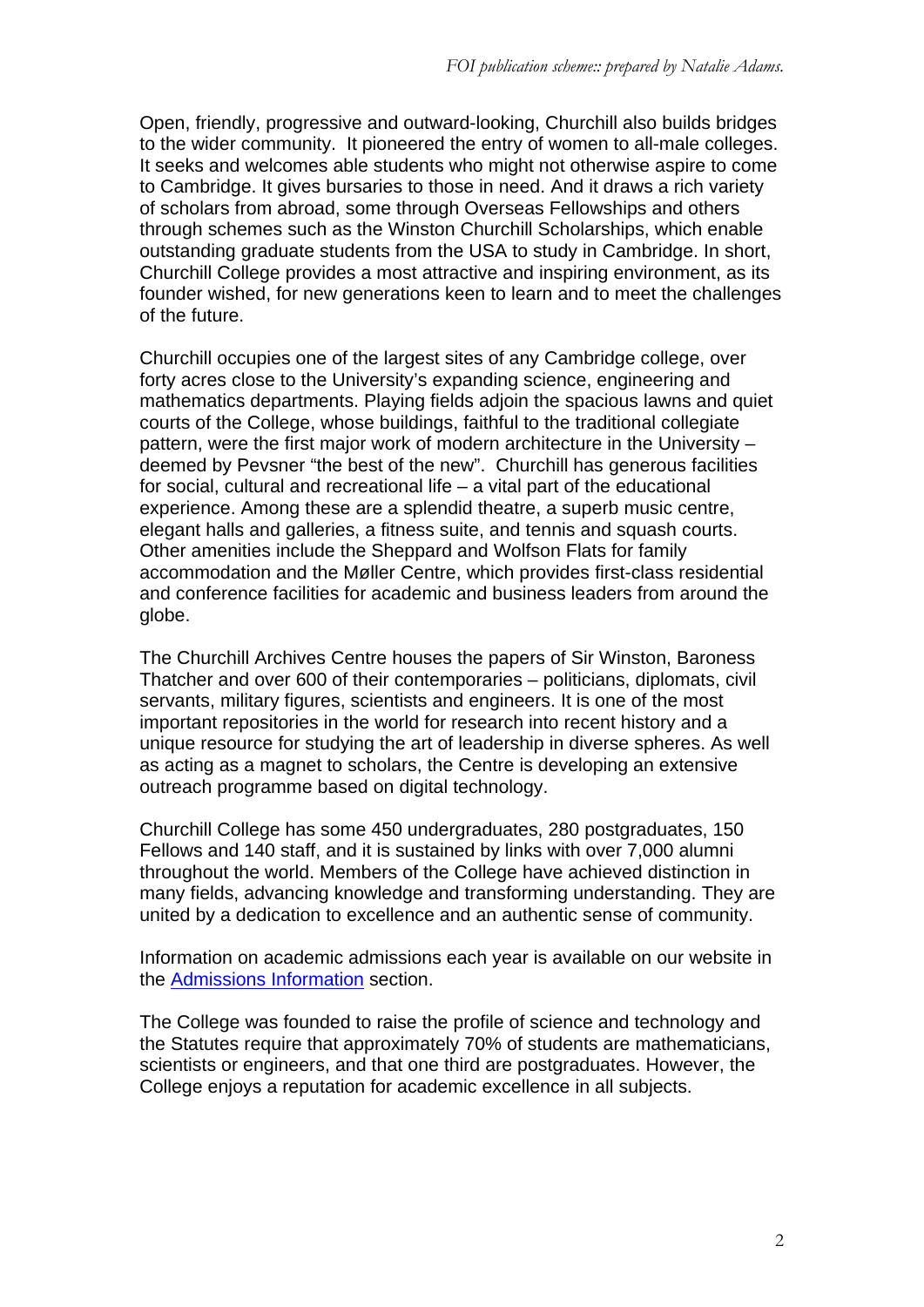Churchill College, while an independent institution, works closely with the University of Cambridge on all matters of common interest affecting the education of students and the pursuit of scholarship and research. The relationship between the College and the University is complex. The University retains sole responsibility for examinations and conferring degrees, employs professors, readers and lecturers to provide formal teaching, and provides facilities such as teaching and research laboratories. The College supplements this with supervisions given by Fellows or others it appoints, and has responsibility for selecting, admitting, accommodating and supporting its students. Our publication scheme should therefore be read within the context of the University's own, available from The Administrative Secretary, University of Cambridge, University Offices, The Old Schools, Cambridge CB2 1TN. An internet version will be made available by following links from: http://www.admin.cam.ac.uk

Additional information about the College is available on our website at http://www.chu.cam.ac.uk/the\_college/info/

## **2.1.2. Locations and contacts:**

You can contact Churchill College at: Churchill College Storey's Way **Cambridge** CB3 0DS Tel: +44 01223 336000 Fax: +44 (0) 1223 336177 e-mail: enquiries@chu.cam.ac.uk website: http://www.chu.cam.ac.uk Contact details for key personnel are available on our website by following the link to 'Contact Us'.

## **2.1.3. Constitutional and legal governance:**

## The Visitor

The Visitor is an appointment made by Royal Charter to ensure that on the rare occasion when the College is unable to determine an issue, it can seek a disinterested opinion. The Visitor is HRH The Prince Philip, Duke of Edinburgh.

## The Master

The Master is the Head of the College. The present Master is Sir David Wallace CBE FRS FREng.

The College is governed through consensus and consultation. Its pattern of government is laid down in its Statutes, Ordinances and Regulations. Authority is devolved among several active College officers (Bursar, Vice-Master, Senior Tutor, Tutor for Advanced Students) and decision making is conducted through a number of committees, the most important being the Governing Body. The Master chairs the major College committees to ensure continuity across the government of the College.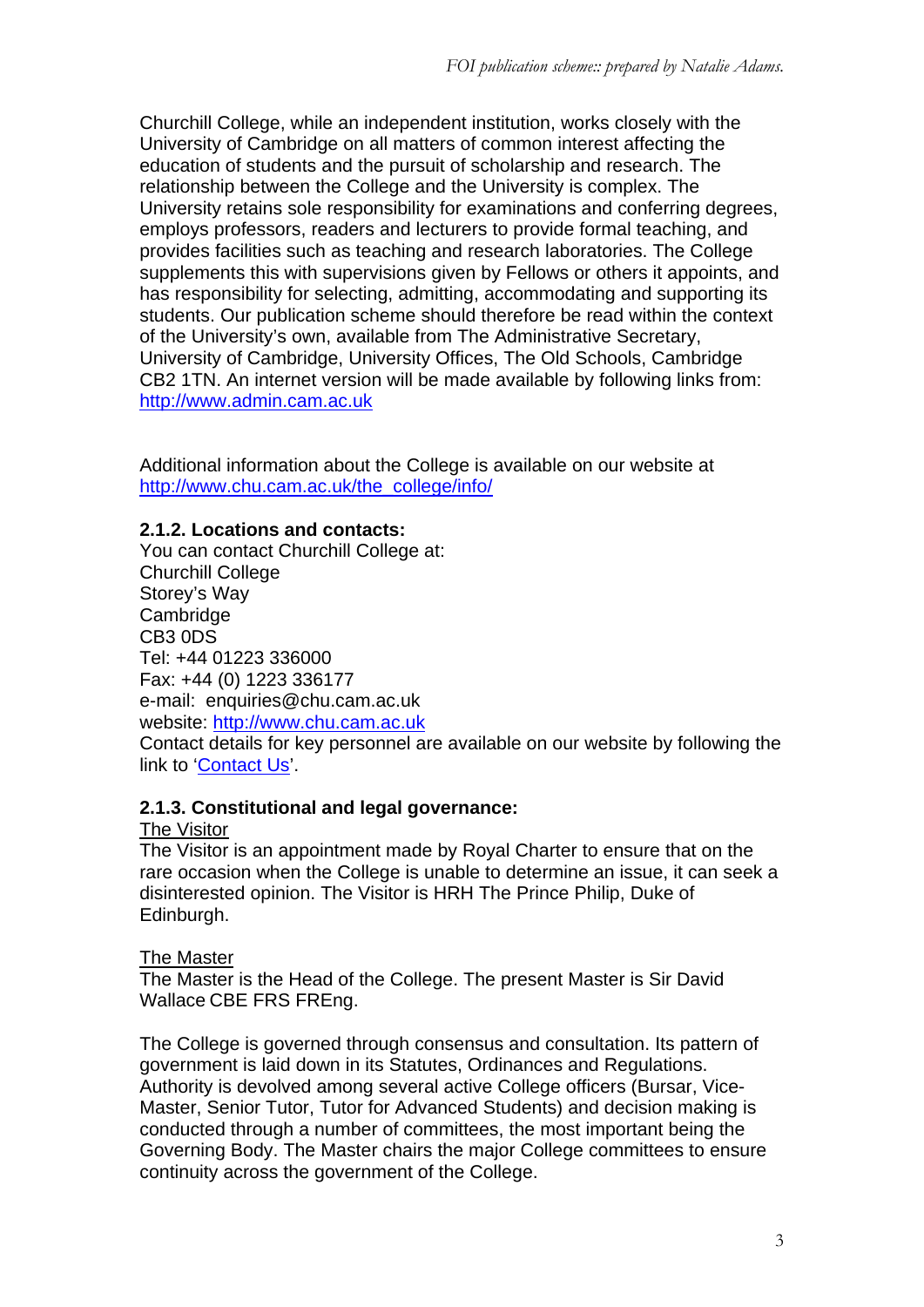The College is organised in three Common Rooms, known as the Junior, Middle and Senior Common Rooms and abbreviated respectively to JCR, MCR and SCR. Undergraduates are members of the JCR, graduate students of the MCR and Fellows and Senior Members of the SCR. The two student Common Rooms elect committees to conduct their business and represent their members. The terms JCR, MCR and SCR are used both for the collective groups of their respective members and for the actual rooms in which they meet.

#### The Governing Body

The Governing Body consists of the Master and the Fellows, except Pensioner, Overseas and Honorary Fellows. In addition there are four student members, two representing the Advanced Students and two representing the undergraduates; student members have voting rights on all matters except those discussed under Reserved Business. (Business is normally "unreserved" unless it relates to a named individual.) The Governing Body is the supreme authority in the College and has power to amend the Statutes, subject to the approval of the University and the Privy Council, and to make Ordinances. The Governing Body delegates most decisions in ordinance to the College Council. It must meet at least once a year in the Michaelmas term to elect members of the Council and the Fellowship Electors, and to approve the College Accounts, but it usually meets twice a term. The Master or any six Fellows can call a meeting at any time.

#### The College Council

This is the main operating committee of the College. *Ex officio* Senior Members are the Master, the Vice-Master, the Senior Tutor, the Tutor for Advanced Students, the Bursar; eight other Fellows are elected to serve for two years each. There are two JCR, two MCR and two staff members with voting rights: they attend most of each meeting, leaving for certain "reserved" subjects. The members are the JCR and MCR Presidents and one other elected representative from each Common Room. Meeting usually fortnightly during Full Term, the Council takes decisions on a wide range of matters. It elects teaching Fellows and appoints all College Officers except the Vice-Master, and it exercises general supervision over admissions of undergraduates and graduate students, educational, tutorial and disciplinary matters, and over College finances and administration.

There are many sub-committees of the Council dealing with the detail of specific areas of the College's operation from Welfare and Education to Estates (buildings and maintenance) and Finance. Most committees include student representatives from the JCR and the MCR.

#### Trading companies

The College oversees several trading companies: the Møller Centre for Continuing Education Ltd; Churchill Conferences Ltd; and Churchill Residences II Ltd.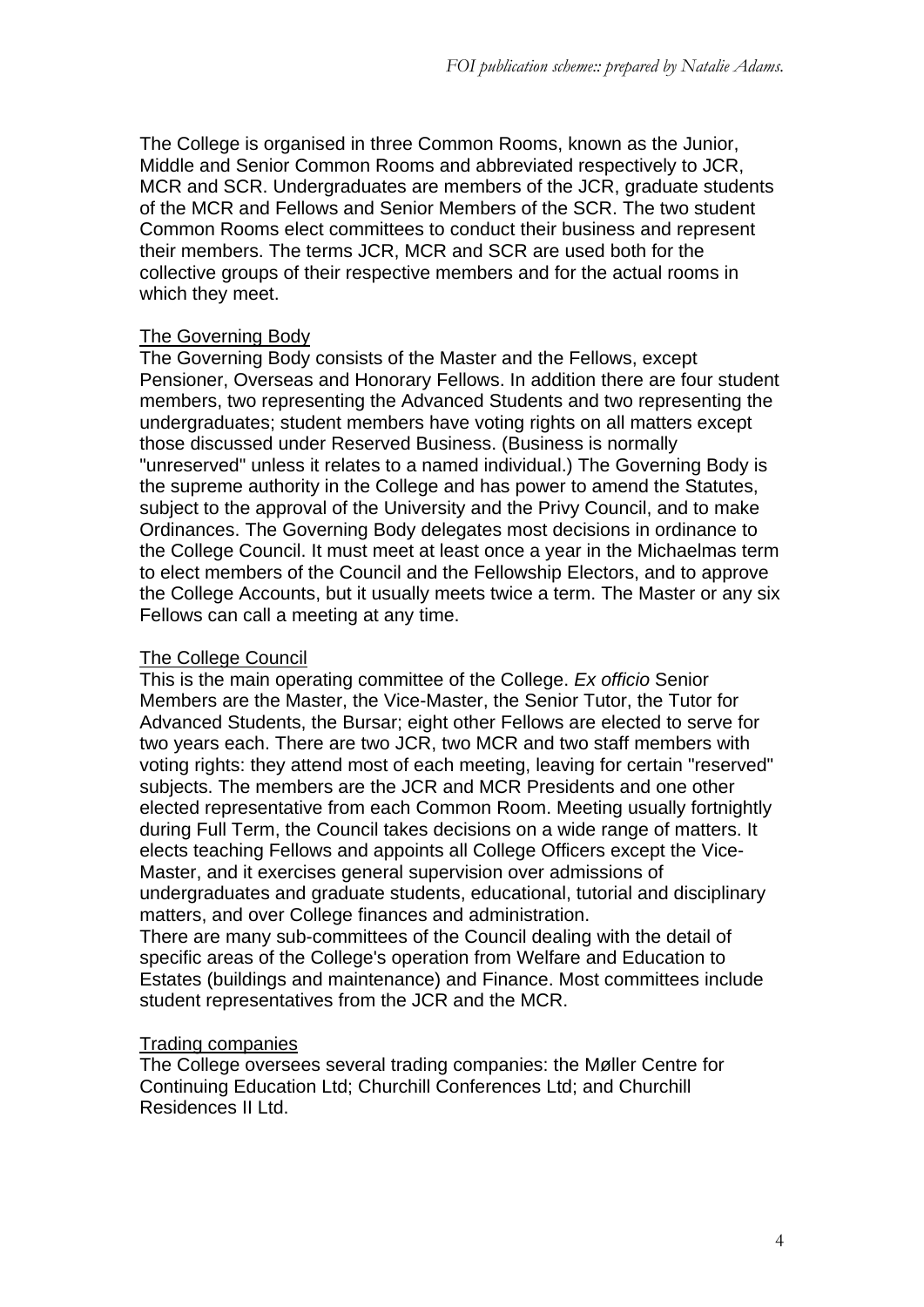# **2.2. What we spend and how we spend it.**

#### **2.2.1 Financial information relating to income and expenditure**

The College's financial year runs from July-June. The budget is approved by the Governing Body normally in May. Management accounts are produced at a minimum each quarter. The budget is revised to first forecast in November and to second forecast in February / March.

Statutory annual accounts are published on our website at http://www.chu.cam.ac.uk/the\_college/info/accounts/ with an accompanying annual report. They are also published annually within a special edition of the Cambridge University Reporter by Cambridge University Press. See www.admin.cam.ac.uk/reporter/ or contact: University Press Bookshop, 1 Trinity Street, Cambridge, CB2 1SZ (tel. 01223 333333, fax 01223 332954, e-mail bookshop@cambridge.org.

The following documents are also available in paper format from the Registrar (Churchill College, Cambridge, CB3 0DS tel 01223 336221 e-mail registrar@chu.cam.ac.uk):

- A summary budget for income and expenditure
- An annual budget and planning timetable

The College is dependent on income from its endowment, and use of its facilities by external customers, in addition to income from tuition fees and charges to members.

#### **2.2.2. Tendering, procurement and contracts**

The College seeks competitive tenders on all building projects worth over £100,000, through quantity surveyors. All other goods and services are purchased directly, some through a purchasing consortium with other Cambridge colleges. This information is generally commercially sensitive and will not be available.

## **2.3. What our priorities are and how we are doing.**

## **2.3.1. Strategy and performance**

The Founder's Intention for the College (as stated in the College's Foundation charter)

The College is incorporated and shall be incorporated with the following objects:

- (a) To advance education, learning and research especially in the field of science and technology
- (b) To provide a College wherein members of Our University of Cambridge may work for degrees in that University or may carry out post-graduate studies or other special studies at Cambridge, provided that no member of the College, or any candidate for membership, shall be subject to any test of a religious, political or social character.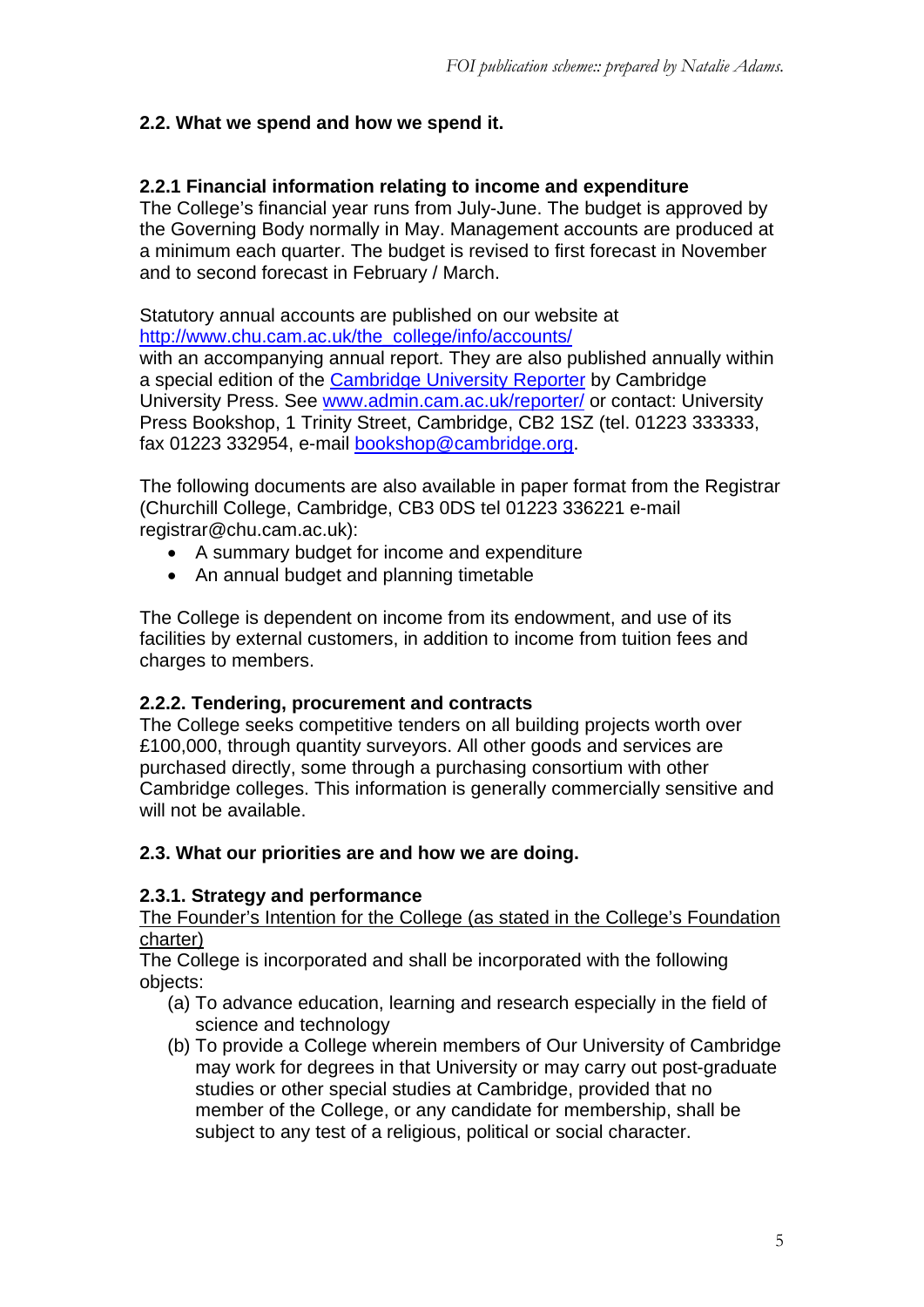#### Mission (formulated and agreed by the Governing Body in October 2003)

- 1) To build a community devoted to excellence in Learning, Scholarship and Research, which promotes understanding: between Disciplines between Genders between Cultures
- 2) To promote understanding also between our academic community and the outside world. In particular, to build bridges between the three estates; Science and Technology, the Arts and Humanities, and the world of Commerce and Industry.

A ten year financial forecast and capital expenditure plan is available on paper from the Registrar.

Churchill Archives Centre's mission statement is available on our website at http://www.chu.cam.ac.uk/archives/about/mission.php.

The college is responsible to University of Cambridge for learning and teaching strategies and quality assurance policies. The University has produced a descriptive account of the role of the colleges as educational institutions in relation to individual students and the university. This is entitled "The Educational Provision of the Cambridge Colleges" and is available at http://www.admin.cam.ac.uk/committee/seniortutors/guidance/education.pdf

Key annual reports are presented to the Governing Body:

- from the Bursar within the published statutory annual accounts (see 2.2.1)
- the academic audit from the Senior Tutor which contains a review of teaching and academic results. Because of a confidentiality agreement with a third party, which supplies key data, this report may not be disclosed in full.
- and one from the Tutor for Advanced Students (graduate students)
- Churchill Archives Centre's annual report is published on our website at http://www.chu.cam.ac.uk/archives/about/annualreport.php

Copies of the annual reports are available from the Registrar (Registrar, Churchill College, Cambridge CB3 0DS registrar@chu.cam.ac.uk). Copyright information (where copyright is not owned by Churchill College) and sensitive or confidential information within these reports may be excluded.

## **2.3.2. Plans, assessments, inspections and reviews**

External inspections and reviews (eg by the Higher Education Funding Council for England (HEFCE) are carried out of the University of Cambridge, rather than of the college.

## **2.4. How we make decisions.**

The section above (2.1.3) on constitutional and legal governance sets out the framework for decision making at Churchill College. General policy is determined by the College Council, and implemented through Committees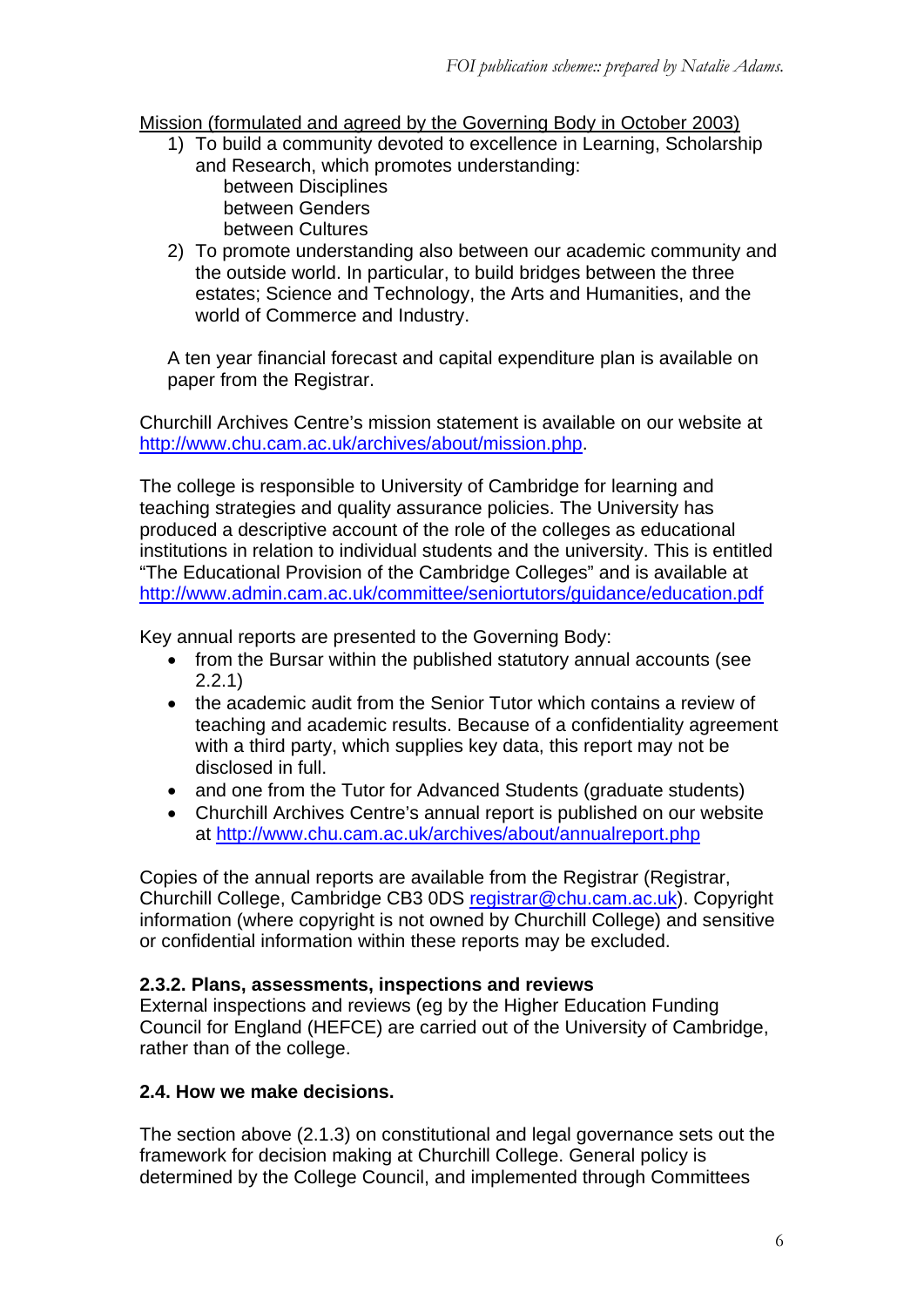and individual Heads of Department. College departments are individually managed by Heads of Department who answer to the Bursar, the chief operating officer of the College. There is a list of key personnel and contact details available on our website (follow the link to 'Contact Us'). There is extensive representation of staff (academic and non-academic), students and Fellows on all the committees within the college. Apply to the Registrar for copies of confirmed, non-reserved minutes.

# **2.5. Our policies and procedures.**

Some of our policies are available on our website:

- **Statement on Harassment and Bullying**
- Equal Opportunities Policy
- **Offensive Behaviour in Public Areas**
- **Drugs**
- Alcohol excess
- Noise
- Archives Centre collecting policy (http://www.chu.cam.ac.uk/archives/about/collecting.php)
- Archives Centre preservation policy (http://www.chu.cam.ac.uk/archives/about/preservation.php)
- Library collection policy (http://www.chu.cam.ac.uk/the\_college/library/policy.php)

The staff handbook is also available on our website (from links at http://www.chu.cam.ac.uk/members/handbooks/) and contains the following policies and regulations

Appendix 1: Code of Procedure for Disciplinary Hearing (Regulation 12) Appendix 2: Code of Procedure for Staff Appeals (Regulation 12) Appendix 3: Code of Procedure for Staff Grievances (Regulation 20) Appendix 4: Harassment/Grievance (Regulations 20 and 21) Assisting Staff/Complaints Officers Equal Opportunities Policy (Regulation 15) Alcohol Policy Confidentiality Policy (Regulation 10) Data Protection Policy (Regulation 11) Disciplinary Policy (Regulation 12) Electronic Mail, Computing Facilities and the Internet (Regulation 13) Environmental Policy Equal Pay (Regulation 16) Flexible Working (Regulation 18) Freedom of Information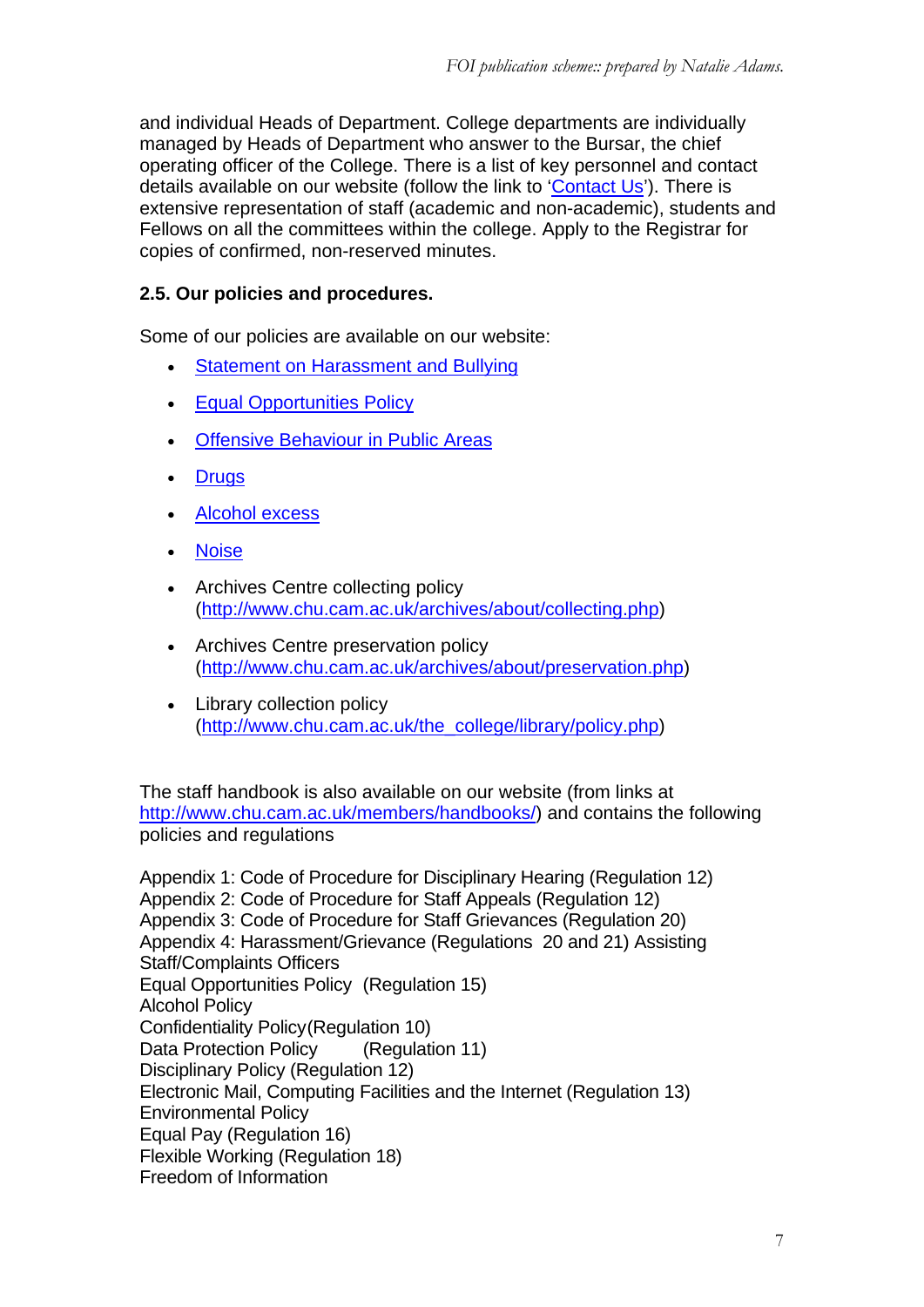Grievance Policy (Regulation 20) Harassment (Regulation 21) Health & Safety Policy (Regulation 22) Induction Policy Part-time Working (Regulation 35) Public Interest Disclosure Policy (Regulation 37) Smoking Policy Training and Development Policy (Regulation 44)

# **2.6. Lists and registers.**

## **2.6.1. Archives Centre**

Information about the collections of papers held at Churchill Archives Centre is available from the Centre's website at http://www.chu.cam.ac.uk/archives/. Many of the collections have been catalogued and online versions of the catalogues are available. See the collections area of the Centre's website (http://www.chu.cam.ac.uk/archives/collections/) for further information and links to catalogues.

Asbestos register – apply to the Registrar for access.

#### **2.7. The services we offer.**

Churchill College is a community of its members (Fellows, students and staff) and also welcomes members of the public (such as visitors to the Archives Centre, prospective students and their teachers, and conference guests). The needs of these different groups vary widely so the college has accordingly different types of services and facilities for them.

#### Fellows:

Our website has information about applying to become a Fellow at Churchill College and about the various fellowships that are available (see http://www.chu.cam.ac.uk/admissions/fellows/). A handbook for Fellows is currently under development which will be available on our website. In the meantime please contact the Registrar for information. There is also an SCR website available at http://scr.chu.cam.ac.uk/.

## **Students**

Information about applying to Churchill to be an undergraduate or Advanced (postgraduate) student is available on our website at http://www.chu.cam.ac.uk/admissions/. There is advice and information about services and facilities available in the handbooks for students (available from http://www.chu.cam.ac.uk/members/handbooks/) and there is also a miscellaneous section of 'useful stuff' at

(http://www.chu.cam.ac.uk/members/handbooks/). The JCR website is available at http://jcr.chu.cam.ac.uk/ and the MCR website at http://mcr.chu.cam.ac.uk/.

## **Staff**